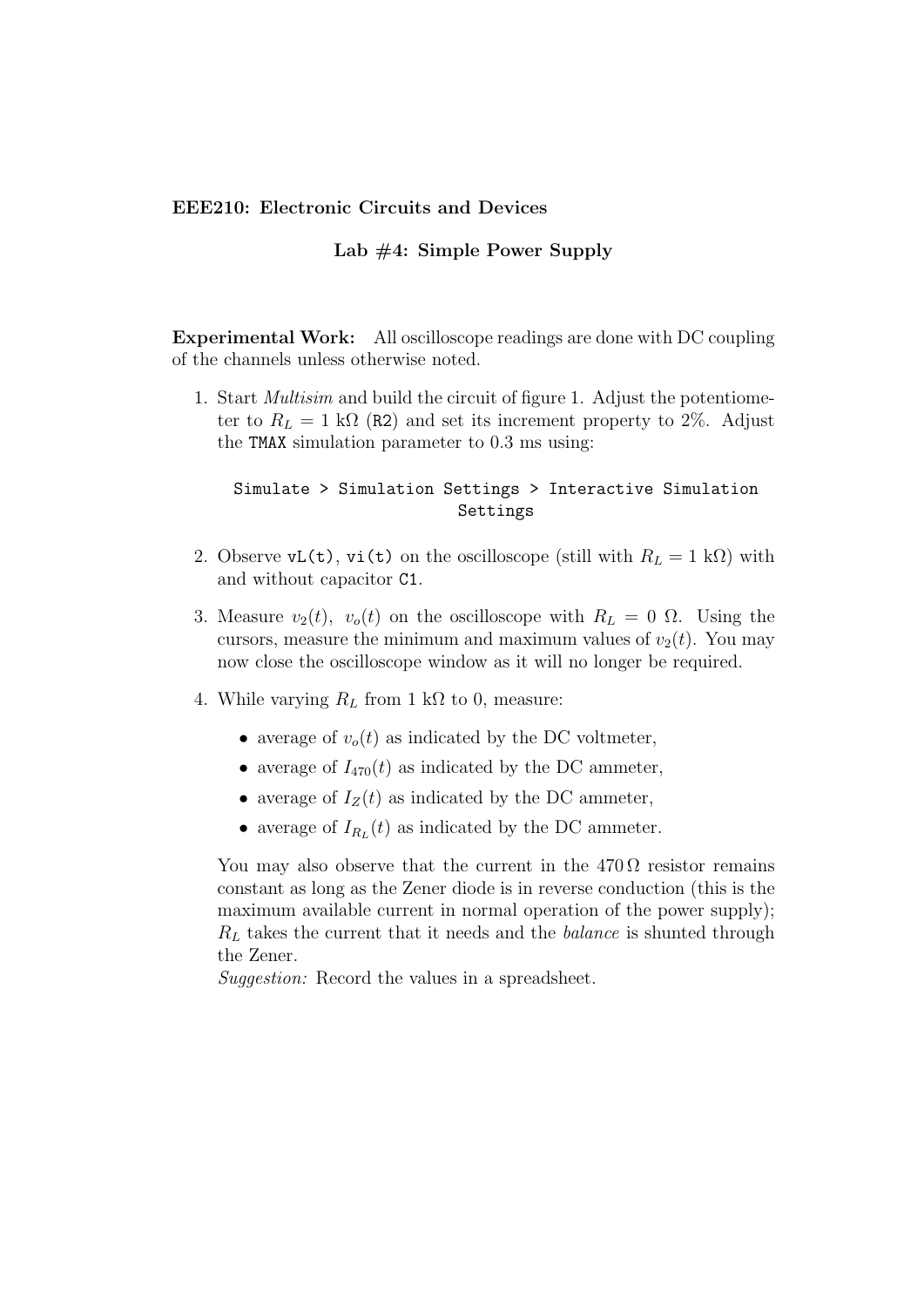## **Report:**

- 1. Sketch a graph of the average of  $v_o(t)$  versus the average of  $I_{R_L}(t)$  and estimate from the graph the *nominal value* (smallest value) of the load resistor for this simple power supply.
- 2. Compare the nominal value of the load resistor to what is predicted by the theory (i.e. in course notes).